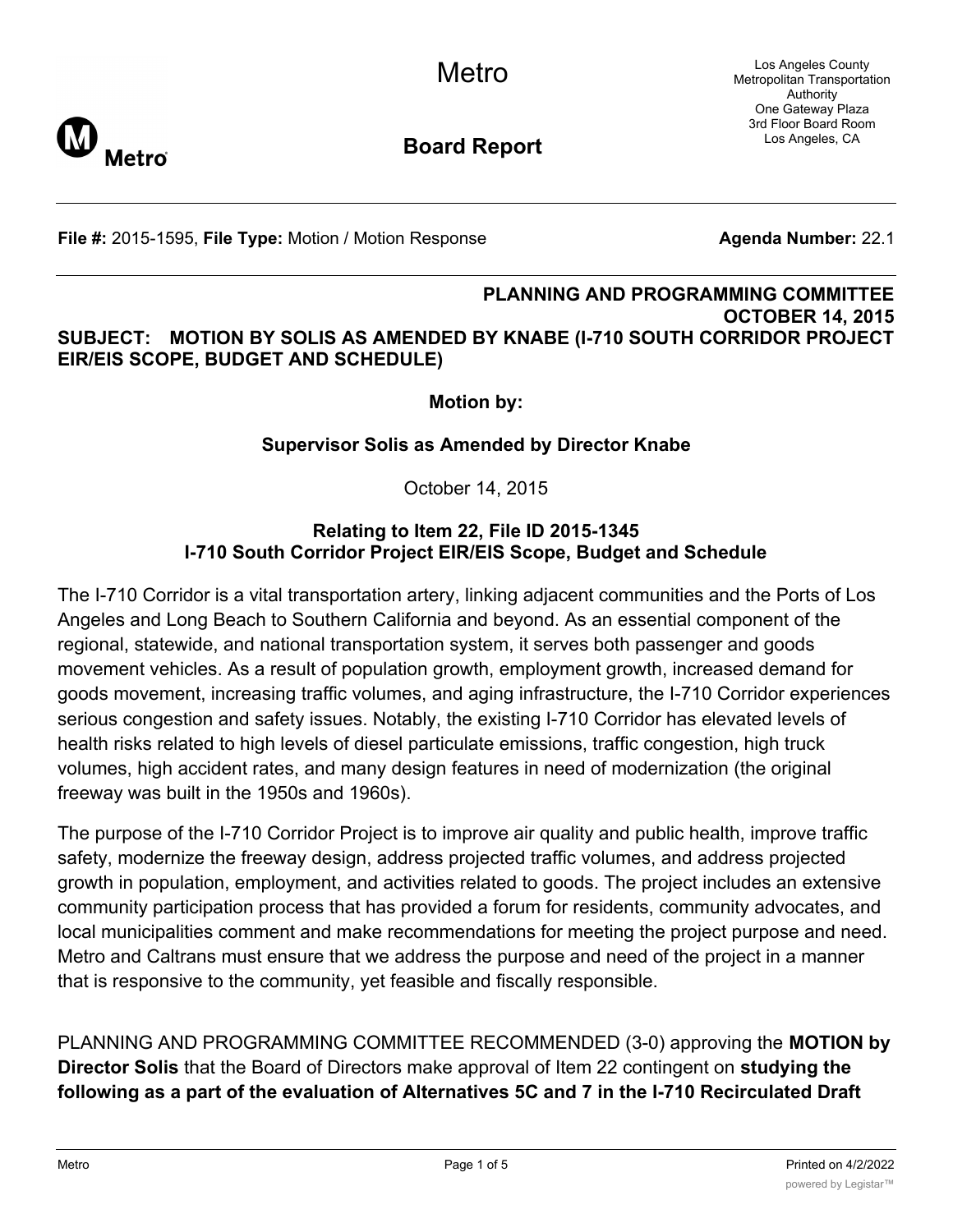## **Environmental Impact Report/ Supplemental Environmental Impact Statement:**

- A. Geometric design for the I-710 Freight Corridor (under Alternative 7 only) that eliminates significant impacts and displacements of homes, businesses, or community resources, such as but not limited to the Bell Shelter or Senior Centers, and the implications of such a design on commuter and freight traffic demands; where significant impacts are unavoidable, provide documentation of the rationale and constraints;
- B. An option, under Alternative 7 only, to evaluate the feasibility should technology be available, to operate only zero-emissions trucks along the Freight Corridor as part of the project;
- C. Implementing high frequency Express Bus Transit service along the main 710 corridor and the impact of such a line on commuter and freight traffic demands;
- D. Adding transit service on the bus and rail lines serving the I-710 project area, including operating Blue and Green Line trains with a minimum of 10-minute headways and a minimum of 25% increase in local bus, express bus and community shuttles service frequencies;
- E. Traffic Control measures, traffic management, intelligent transportation systems and operational efficiency improvements, such as highway ramp metering and transit system signal prioritization, to reduce congestion on local streets and arterials before considering expanding lanes;
- F. The use of the best available control technology construction equipment as defined by the California Air Resources Board;
- G. Construction of a new, 8-foot, Class-I bike path and access points within the Los Angeles Flood Control District right-of-way on the western levee of the Los Angeles River Channel from the Pacific Coast Highway [Long Beach] to Imperial Highway [South Gate] to connect with the existing Los Angeles River Bike Path;
- H. Construction of a new 8-foot, Class I bike path and access points within SCE right-of-way, roughly parallel to Greenleaf Blvd., between the Los Angeles Blue Line and Sportsman Drive;

For items G, H and I above, conduct a study separate from the I-710 South Environmental Impact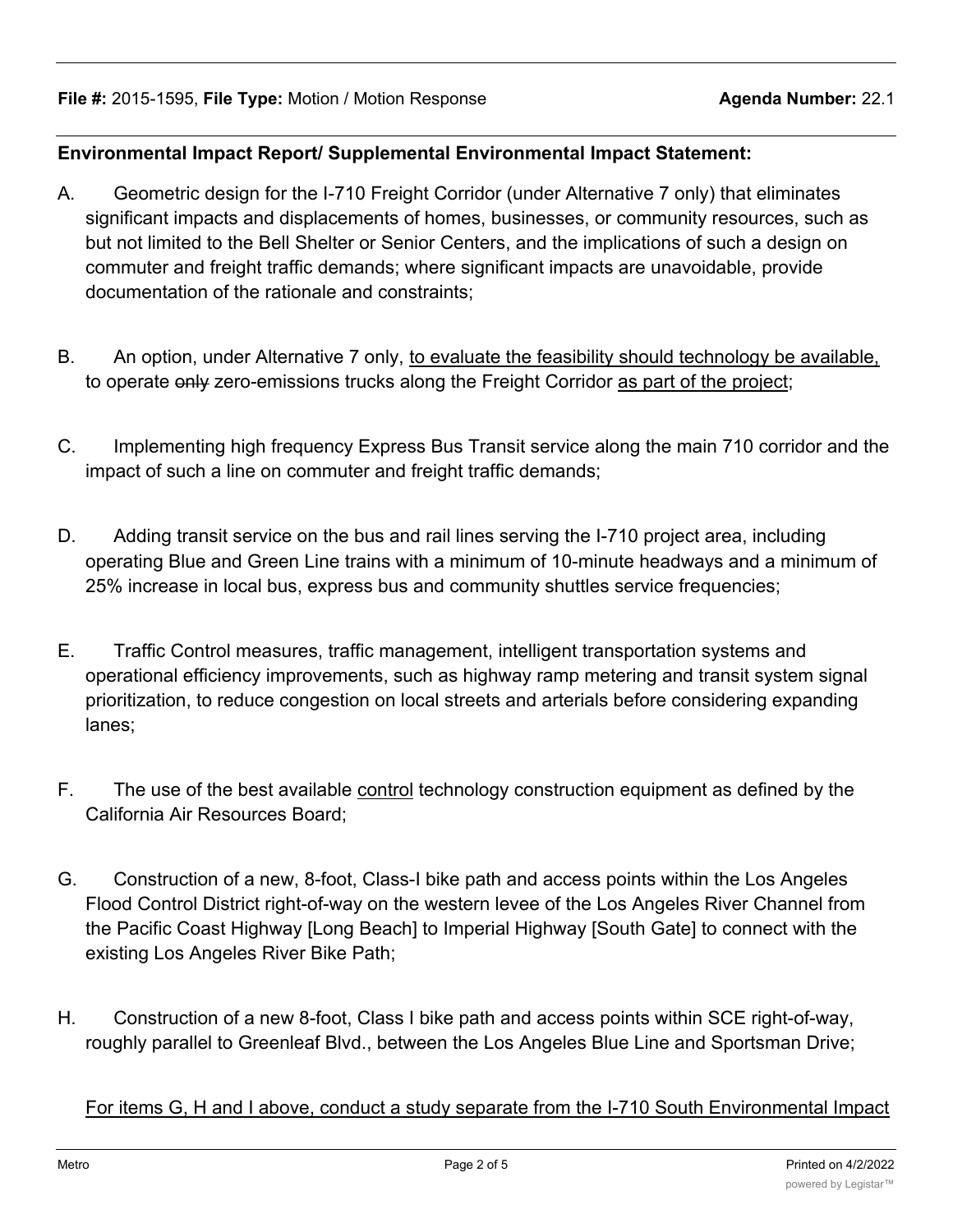Report. Work with the CEO to identify and recommend funds to support the study.

Instruct staff to report back within 60 days.

- I. Construction of a new 8-foot, Class I bike path and access points within SCE and LADWP right-of-way from Willow/TI Freeway [Long Beach] to connect with the Rio Hondo Bike trail at Garfield Avenue [South Gate] This new route would be approximately 12 miles in length;
- J. Upgrades to the existing Los Angeles River Bike Path consisting of safety, landscaping, hardscape, lighting and access enhancements and fix station including to locations, between Ocean Blvd. [Long Beach] and its northern terminus at Slauson Avenue [Vernon];
- K. The replacement/enhancement of approximately 28 existing bridges/underpasses and the construction of at least five new pedestrian/bike bridges/underpasses to ensure safe and easily accessible freeway and river crossings to reduce gaps between crossing over  $\frac{1}{2}$  a mile where demand for increased access exists along the project corridor;
- L. Ensure implementation of Complete Streets treatments that promote sustainable and "livable neighborhoods" for all those arterials, ramp termini, and intersections as part of the proposed I-710 Project. Designs shall be consistent with the principles outlined in Caltrans' *Main Streets, California: A Guide for Improving Community and Transportation Vitality*;
- M. Consistent with Caltrans' policy, maximize the number of new trees, shrubs and foliage within proposed state ROW that are drought resistant and have superior biosequestration and biofiltration capabilities, in an effort to surpass the minimum tree removal/replacement ratio;
- N. Consistent with the Regional Water Quality Control Board and their Municipal Separate Storm Sewer System permits, identify suitable locations within the state's right of way to implement additional storm water Best Management Practices and enhance the water quality for the LA River and its tributaries; and
- O. Incorporate into the project design, avoidance and minimization measures to reduce the level of impacts to Los Angeles River's riverbanks, trails, pocket parks, open space, wetlands and native landscaping within the project area.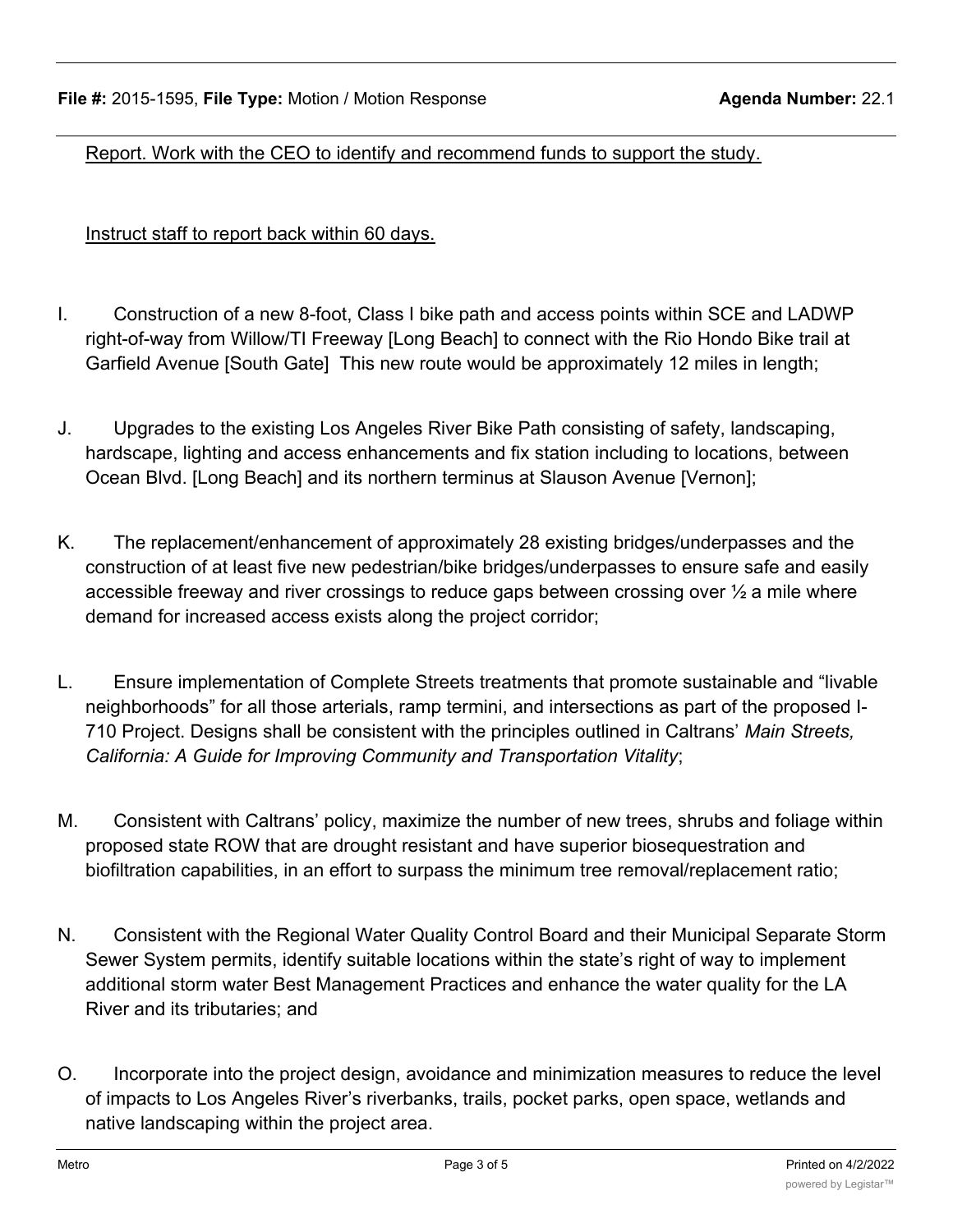FURTHER MOVE that the Board of Directors instruct the Chief Executive Officer to consider the following mitigation during construction, in parallel to the EIR/EIS process:

- A. Direct staff to monitor traffic congestion on all rail and bus routes in the I-710 construction area to identify and make needed adjustments to service based on actual traffic conditions and to determine if Metro services should operate on an incentive fee structure during the construction period;
- B. Direct staff to identify potential incentive programs for the Blue line and Metro buses in the I-710 corridor and affected by construction, to be considered as possible mitigation to help ease the impact of delays to bus service identified in the recirculated DEIR/DEIS;
- C. Develop a community outreach plan in conjunction with community stakeholders to provide quarterly reports on the progress of the I-710 project to the Gateway Cities Council of Governments (GCCOG) and the community at public meetings/hearings where there is the opportunity for community input;
- D. Establish a bike and pedestrian safety plan during construction; and
- E. Create a residential and school noise and air mitigation program, to be incorporated into the I-710 Community Health and Benefit Program.

FURTHER MOVE that the Board of Directors instruct the Chief Executive Officer take the following actions, working with Caltrans and partner agencies as necessary and in parallel to the EIR/EIS process:

- A. Direct staff to include an analysis of a Zero Emission Truck procurement and operations program (Alternative 7 only) in any Public Private Partnership analysis to be done for the Project;
- B. Work with the Gateway Cities Council Of Government jurisdictions to add, align and/or partner bus route stops with access points to surrounding Class-I bike paths to further promote the combination of active transportation and transit ridership; and